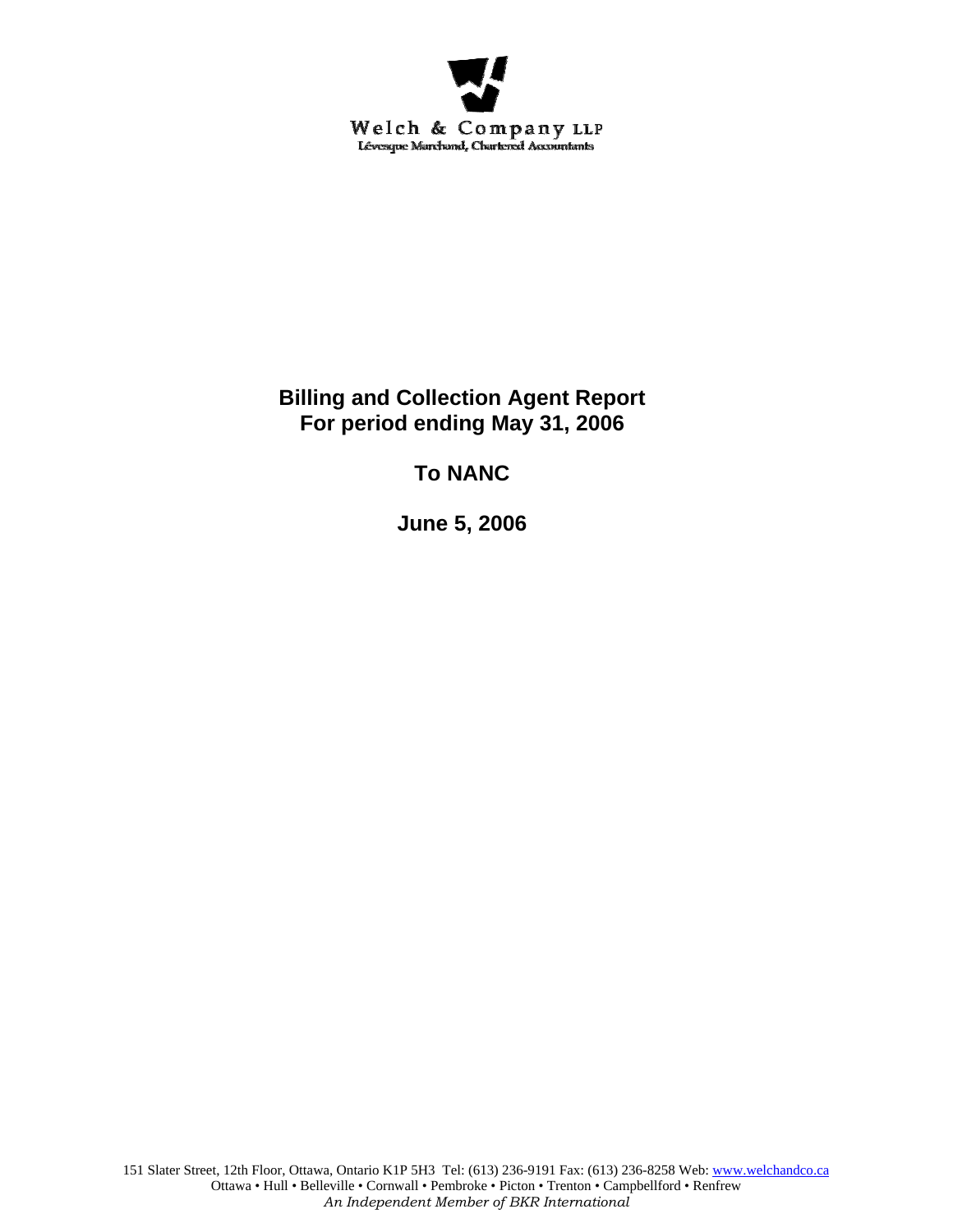# **NANPA FUND STATEMENT OF FINANCIAL POSITION May 31, 2006**

| <b>Assets</b>                                                                    |           |    |           |
|----------------------------------------------------------------------------------|-----------|----|-----------|
| Cash Balance in bank account                                                     |           | \$ | 70,164    |
| Dreyfus Government Cash Management Fund                                          |           |    | 4,331,000 |
| Receivable from US Carriers                                                      | 94,719    |    |           |
| Receivable from Canada                                                           | 11,748    |    |           |
| Receivable from Caribbean countries                                              | 3,179     |    |           |
| Receivables forwarded to FCC for collection (Over 90 days)                       | 79,265    |    |           |
| Allowance for uncollectible accounts                                             | (99,900)  |    | 89,011    |
| Interest receivable                                                              |           |    | 16,558    |
| <b>Total assets</b>                                                              |           |    | 4,506,733 |
| Less: Accrued liabilities (see below for makeup)                                 |           |    | 2,058,778 |
| <b>Fund balance</b>                                                              |           | S  | 2,447,955 |
| <b>Makeup of Accrued Liabilities</b> (see following page for additional details) |           |    |           |
| Welch and Company LLP                                                            | 38.645    |    |           |
| NELISTAR Rooling 1K Block Rooling Expenses                                       | 1 272 720 |    |           |

| <b>NEUSTAR Pooling 1K Block Pooling Expenses</b> | 1,373,739 |
|--------------------------------------------------|-----------|
|                                                  |           |
| <b>NEUSTAR Admin Expenses</b>                    | 358.741   |
| Data Collection Agent - USAC                     | 86,379    |
| Data Collection Agent - NECA                     | 211       |
| Carrier audits                                   | 171,063   |
| Fund audit                                       | 30,000    |
|                                                  | 2,058,778 |
|                                                  |           |

## **\*\*\*\*\*\*\*\*\*\*\*\*\*\*\*\*\*\*\*\*\*\*\*\*\*\*\*\*\*\*\*\*\*\*\*\*\*\*\*\*\*\*\*\*\*\*\*\*\*\*\*\*\*\*\*\*\*\*\*\*\*\*\*\*\*\*\*\*\*\*\*\*\*\*\*\*\***

## **Other items of note**

In May 2006, the Dreyfus Government Cash Management Fund earned a rate of return of 4.42%.

In May, the FCC approved change order #37 for NANPA Block Pooling for \$1,325

In May, the FCC approved invoices for 6 carrier audits performed in 2004-2005. The invoices were for \$166,698 and \$138,527. These invoices were paid in May.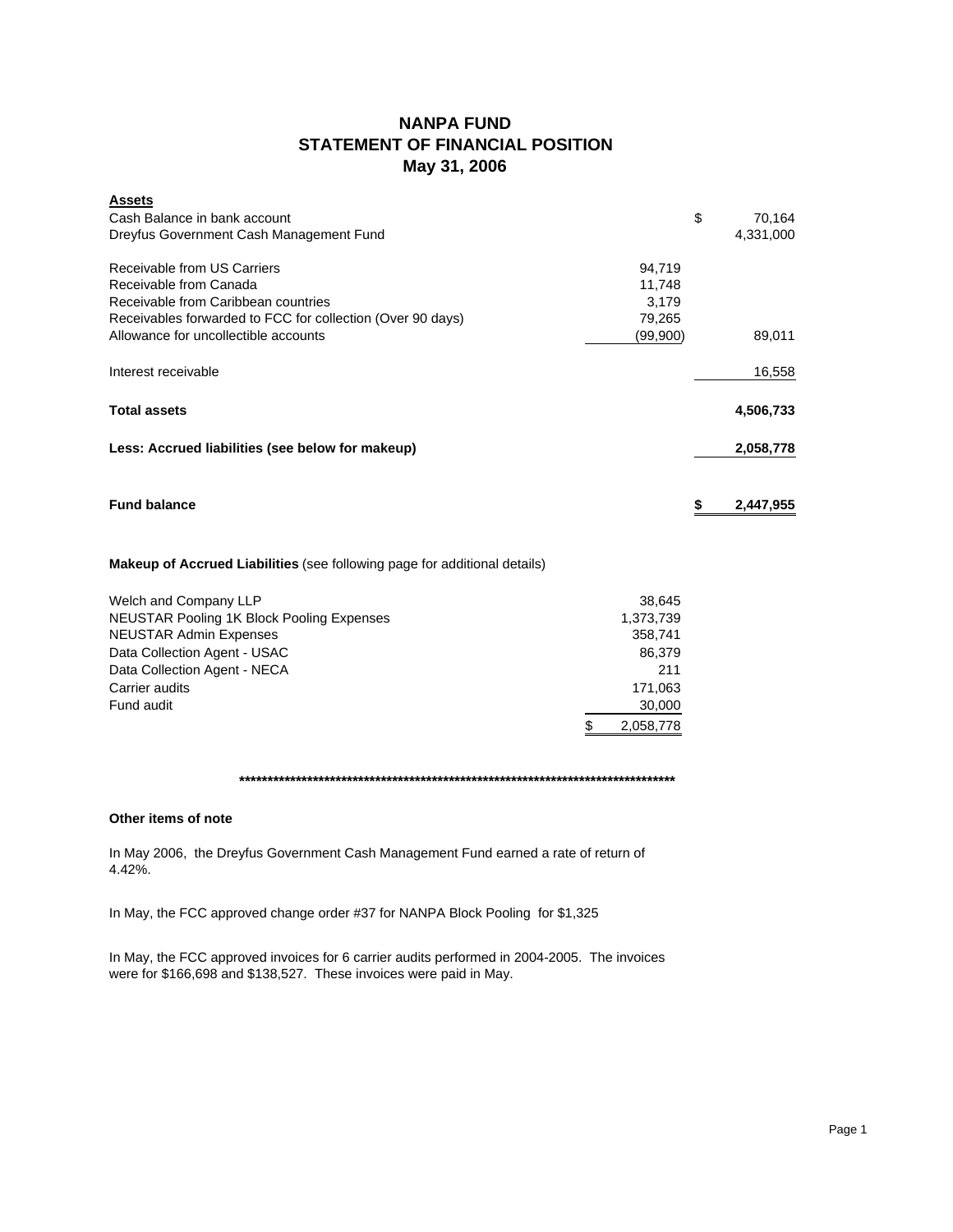#### **NANPA FUND FORECASTED STATEMENT OF CHANGES IN FUND BALANCEOCTOBER 2005 TO MAY 2007**

|                                                                               |            | Actual<br>Oct 2005 to May |                                   |                        |                                   |                                   |                        |                        |                        |                                   |                          |                      |                      |                     |
|-------------------------------------------------------------------------------|------------|---------------------------|-----------------------------------|------------------------|-----------------------------------|-----------------------------------|------------------------|------------------------|------------------------|-----------------------------------|--------------------------|----------------------|----------------------|---------------------|
|                                                                               |            | 2006                      | Jun-06                            | <b>Jul-06</b>          | Aug-06                            | Sep-06                            | Oct-06                 | <b>Nov-06</b>          | Dec-06                 | $Jan-07$                          | Feb-07                   | Mar-07               | Apr-07               | Mav-07              |
| Revenue                                                                       |            |                           |                                   |                        |                                   |                                   |                        |                        |                        |                                   |                          |                      |                      |                     |
| <b>International Contributions</b><br>Canada<br>Caribbean countries           | (1)<br>(1) | 46,906<br>$\sim$          | 5,863<br>$\overline{\phantom{a}}$ | 5,791<br>13,743        | 5,791<br>$\overline{\phantom{a}}$ | 5,791<br>$\overline{\phantom{a}}$ | 5,791                  | 5,791                  | 5,791                  | 5,791<br>$\overline{\phantom{a}}$ | 5,791                    | 5,791                | 5,791                | 5,791               |
| <b>Total International Contributions</b>                                      |            | 46,906                    | 5,863                             | 19,534                 | 5,791                             | 5,791                             | 5,791                  | 5,791                  | 5,791                  | 5,791                             | 5,791                    | 5,791                | 5,791                | 5,791               |
| Domestic Contributions - US carriers                                          | (1)        | 457,053                   | 51,409                            | 3,213,235              | 130,000                           | 130,000                           | 130,000                | 130,000                | 130,000                | 130,000                           | 130,000                  | 130,000              | 130,000              | 130,000             |
| Interest income                                                               | (2)        | 155,811                   | 18,000                            | 15,000                 | 15,000                            | 15,000                            | 15,000                 | 15,000                 | 15,000                 | 15,000                            | 15,000                   | 15,000               | 15,000               | 15,000              |
| <b>Total revenue</b>                                                          |            | 659,770                   | 75,272                            | 3,247,769              | 150,791                           | 150,791                           | 150,791                | 150,791                | 150,791                | 150,791                           | 150,791                  | 150,791              | 150,791              | 150,791             |
| <b>Expenses</b><br><b>NANPA Administration</b>                                | (3), (7)   | 971,503                   | 143,380                           | 118,456                | 118,456                           | 118,456                           | 118,456                | 118,456                | 118,456                | 118,456                           | 118,456                  | 118,456              | 118,456              | 118,456             |
| 1K Block Pooling Administration                                               | (3), (6)   | 3,003,949                 | 457,926                           | 291,778                | 291,778                           | 291,778                           | 291,778                | 291,778                | 291,778                | 291,778                           | 291,778                  | 291,778              | 291,778              | 291,778             |
| pANI                                                                          | (8)        |                           |                                   | 12,500                 | 12,500                            | 12,500                            | 12,500                 | 12,500                 | 12,500                 | 12,500                            | 12,500                   | 12,500               | 12,500               | 12,500              |
| <b>Billing and Collection</b><br>Welch & Company LLP<br>Data Collection Agent | (3)<br>(4) | 159,200<br>41,064         | 19,900<br>5,416                   | 19,900<br>5,416        | 19,900<br>5,416                   | 19,900<br>5,416                   | 19,900<br>5,416        | 19,900<br>5,416        | 19,900<br>5,416        | 19,900<br>5,416                   | 19,900<br>5,416          | 19,900<br>5,416      | 19,900<br>5,416      | 19,900<br>5,416     |
| <b>Annual Operations Audit</b>                                                | (5)        |                           | 45,000                            |                        | ٠                                 |                                   |                        |                        |                        |                                   | $\overline{\phantom{a}}$ |                      |                      |                     |
| <b>Carrier Audits</b>                                                         | (9)        | 336,288                   |                                   |                        |                                   |                                   |                        |                        |                        | $\overline{\phantom{a}}$          | 700,000                  |                      |                      |                     |
| Bad debt expense (recovery)                                                   | (10)       | 26,310)                   |                                   |                        |                                   |                                   |                        |                        |                        |                                   |                          |                      |                      |                     |
| <b>Total expenses</b>                                                         |            | 4,485,694                 | 671,622                           | 448,050                | 448,050                           | 448,050                           | 448,050                | 448,050                | 448,050                | 448,050                           | 1,148,050                | 448,050              | 448,050              | 448,050             |
| Net revenue (expenses)                                                        |            | 3,825,924)                | 596,350)                          | 2,799,719              | 297,259)                          | 297,259)                          | 297,259)               | 297,259) (             | 297,259) (             | 297,259) (                        | 997,259)                 | 297,259)             | 297,259)             | 297,259)            |
| <b>Opening fund balance</b>                                                   |            | 6.273.879                 | 2,447,955                         | 1,851,605              | 4,651,324                         | 4,354,065                         | 4,056,806              | 3,759,547              | 3,462,288              | 3,165,029                         | 2,867,770                | 1,870,511            | 1,573,252            | 1,275,993           |
| <b>Closing fund balance</b>                                                   |            | 2,447,955                 | 1,851,605                         | 4,651,324              | 4,354,065                         | 4,056,806                         | 3,759,547              | 3,462,288              | 3,165,029              | 2,867,770                         | 1,870,511                | 1,573,252            | 1,275,993            | 978,734             |
| Fund balance makeup:                                                          |            |                           |                                   |                        |                                   |                                   |                        |                        |                        |                                   |                          |                      |                      |                     |
| Contingency<br>Surplus                                                        |            | 1,000,000<br>1,447,955    | 1,000,000<br>851,605              | 1,000,000<br>3,651,324 | 1,000,000<br>3,354,065            | 1,000,000<br>3,056,806            | 1,000,000<br>2,759,547 | 1,000,000<br>2,462,288 | 1,000,000<br>2,165,029 | 1,000,000<br>1,867,770            | 1,000,000<br>870.511     | 1,000,000<br>573,252 | 1,000,000<br>275,993 | 1,000,000<br>21,266 |
|                                                                               |            | 2.447.955                 | 1,851,605                         | 4,651,324              | 4,354,065                         | 4,056,806                         | 3,759,547              | 3.462.288              | 3,165,029              | 2,867,770                         | 1,870,511                | 1,573,252            | 1,275,993            | 978,734             |

(1) The US carrier contributions for the period from July 2005 to June 2006 is based upon actual billings in June 2005. The International carrier revenue is based on actual for 2005/06.

**Actual**

- (6) The June forecasted amount includes the forecasted monthly billing of \$435,419 plus the cost of submitted change orders of \$22,507
- (7) The June forecasted amount includes the forecasted monthly billing of \$120,006 plus the cost of approved change orders of \$23,374.

#### **Assumptions: Reconciliation of Forecast to Budget**

| The International carrier revenue is based on actual for 2005/06.                                                                                                                   | Forecasted fund balance at June 30/06 - contingency                                  | 1,000,000  |
|-------------------------------------------------------------------------------------------------------------------------------------------------------------------------------------|--------------------------------------------------------------------------------------|------------|
| The estimated contributions for US carriers for July 2006 - May 2007 are based on option 1 of the 2006/07 funding budget. The monthly contributions are estimates.                  | Additional revenue due to higher contribution base than estimated on initial billing | 133,073    |
| The International contributions is based on actual for 2006/07.                                                                                                                     | Interest earned over estimate                                                        | 126,118    |
| (2) Interest income projections are estimates                                                                                                                                       | Additional billings April 2005 - May 2006                                            | (48, 191)  |
| (3) The expenses for the NANPA Administration and Welch & Company LLP are based on contracts in force                                                                               | Late filing fees for Form 499A                                                       | 75,500     |
| The expenses for Pooling Administration is based on contracts in force until June 2006. July 2006 to May 2007 expenses are based on the last year of the expired contract.          | Carrier audit for 2004/05 not expended                                               | 561.473    |
| (4) The expense for the Data Collection Agent is based on estimate of costs by USAC for the 2006 calendar year                                                                      | Carrier audit for 2005/06 not expended                                               | 362,239    |
| (5) \$30,000 has been accrued for the 2004/05 fiscal year for the annual operations audit that will be conducted once the FCC determines the scope of the audit. The cost of this   |                                                                                      |            |
| audit has not been negotiated. Amount recorded is based on prior year. The amount shown in June 2006 is for the 2005/06 audit.                                                      | <b>Bad debts</b>                                                                     | (56, 145)  |
| (6) The June forecasted amount includes the forecasted monthly billing of \$435,419 plus the cost of submitted change orders of \$22,507                                            | Data Collection fees (2004/05) not expended                                          | 41,613     |
|                                                                                                                                                                                     |                                                                                      |            |
| (7) The June forecasted amount includes the forecasted monthly billing of \$120,006 plus the cost of approved change orders of \$23,374.                                            | NANPA administration (2004/05) not expended                                          | 11,571     |
| (8) The cost for pANI has been provided for as per the 2006/07 budget. The RFP for this has not yet been issued.                                                                    | 1K Block Pooling (2003/04)                                                           | (66, 622)  |
|                                                                                                                                                                                     |                                                                                      |            |
| (9) The budget allowed \$700,000 for 16 carrier audits. FCC indicated that only 3 were completed at a cost of approximately \$140,000 at September 30, 2005. The actual cost was    |                                                                                      |            |
| \$138,527 for 3 audits which was paid in May. IAn additional \$166,698 was paid in May for 3 more audits.                                                                           | Ik Block Pooling (2005/06) submitted change orders not in budget                     | (30, 424)  |
| The FCC indicated that there are 3 more audits completed for the 2005/06 at a cost of approximately \$171,000. In previous reports, an estimated cost for the additional audits     |                                                                                      |            |
| completed was \$210,000 based on information provided from the FCC. As a result \$127, 698 of costs were not included in prior reports or in the surplus available at June 30, 2006 | IK Block Pooling fixed fee billing 2003/04                                           | (130, 662) |
| (10) The allowance covers all accounts considered potentially uncollectible at May 30, 2006. This will be covered by the contingency allowance.                                     | 1K Block Pooling fixed fee billing 2004/05                                           | (114, 817) |
| There was a large recovery of a debt by the FCC in November which accounts for the recovery of bad debt                                                                             | NANPA administration change order not in budge                                       | (13, 121)  |
|                                                                                                                                                                                     | Anticipated fund balance at June 30/06                                               | 1,851,605  |
|                                                                                                                                                                                     |                                                                                      |            |